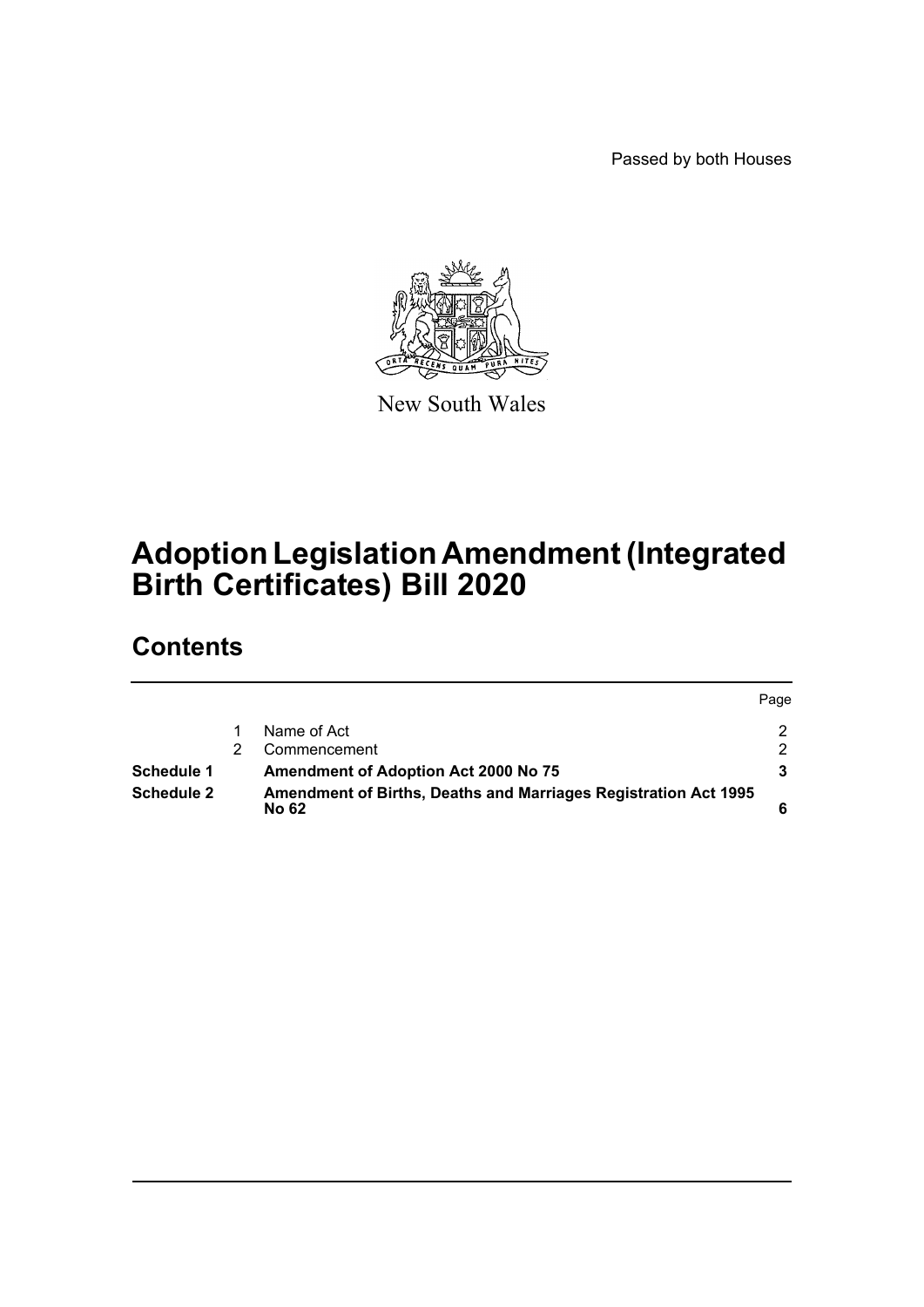*I certify that this public bill, which originated in the Legislative Assembly, has finally passed the Legislative Council and the Legislative Assembly of New South Wales.*

> *Clerk of the Legislative Assembly. Legislative Assembly, Sydney, , 2020*



New South Wales

# **Adoption Legislation Amendment (Integrated Birth Certificates) Bill 2020**

Act No , 2020

An Act to amend the *Adoption Act 2000* and the *Births, Deaths and Marriages Registration Act 1995* to introduce integrated birth certificates for adopted persons and allow access to integrated birth certificates to adopted persons and other persons; and for other purposes.

*I have examined this bill and find it to correspond in all respects with the bill as finally passed by both Houses.*

*Assistant Speaker of the Legislative Assembly.*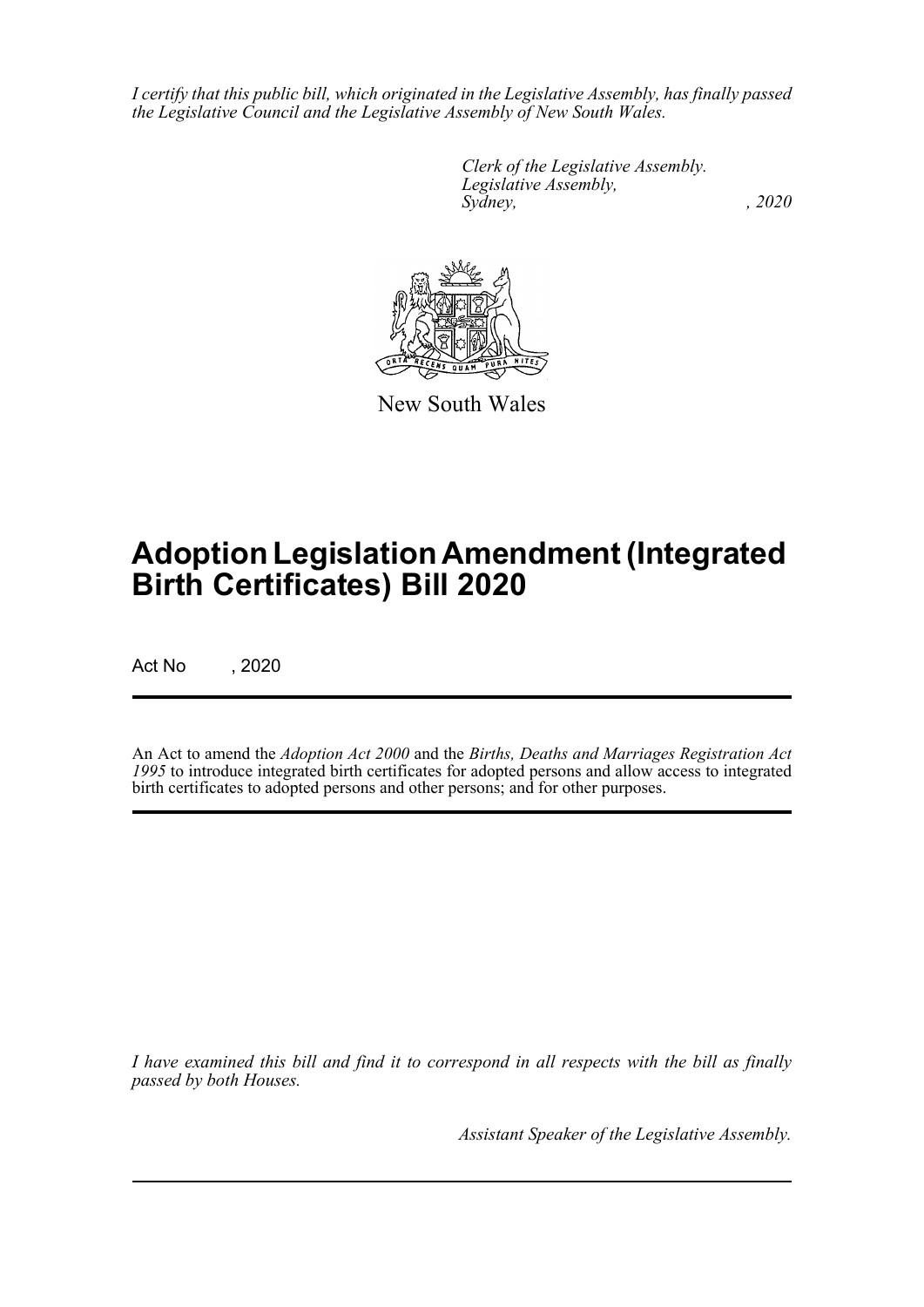# <span id="page-2-0"></span>**The Legislature of New South Wales enacts—**

## **1 Name of Act**

This Act is the *Adoption Legislation Amendment (Integrated Birth Certificates) Act 2020*.

# <span id="page-2-1"></span>**2 Commencement**

This Act commences on a day or days to be appointed by proclamation.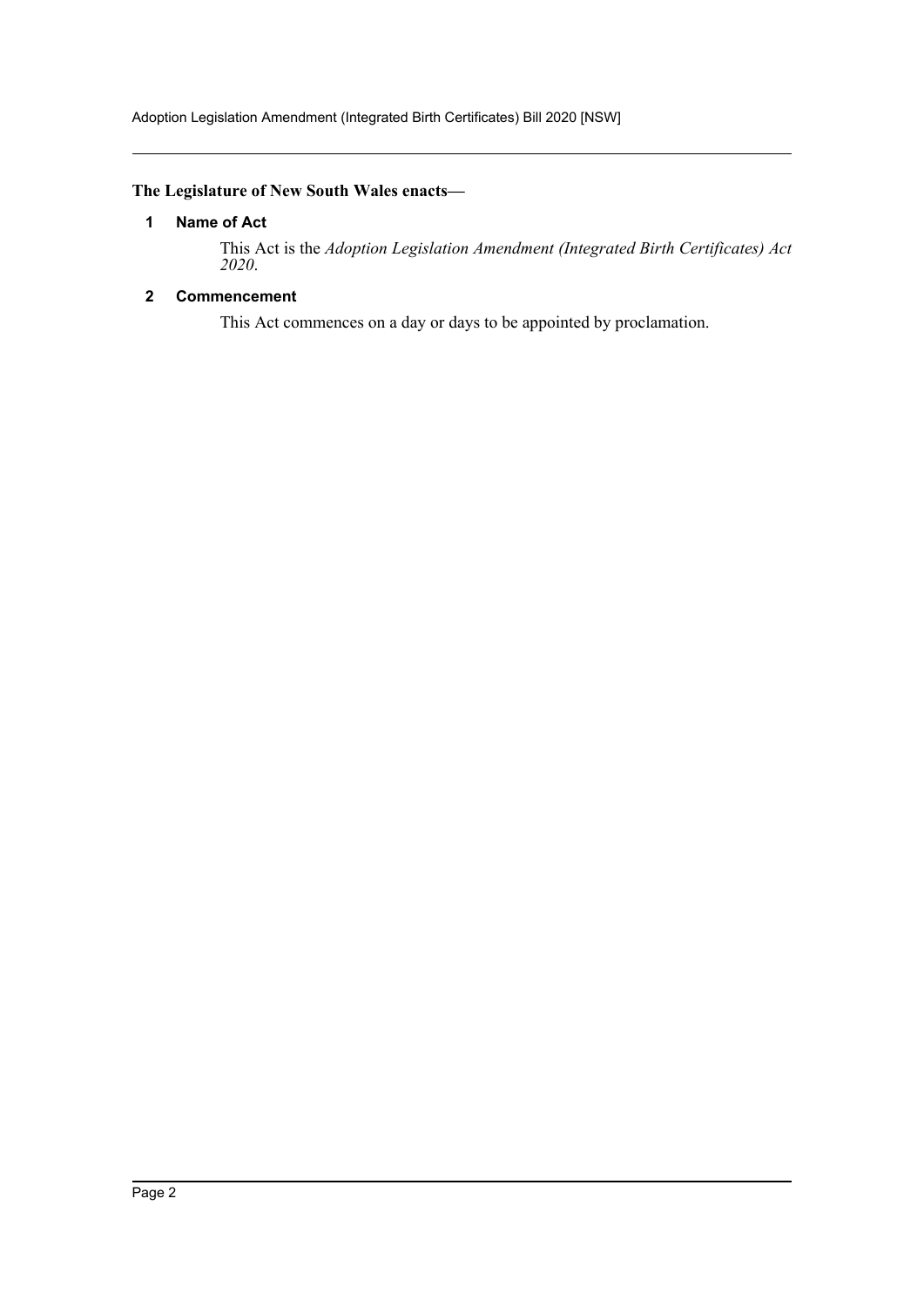# <span id="page-3-0"></span>**Schedule 1 Amendment of Adoption Act 2000 No 75**

# **[1] Section 133A Definition of "presumptive father"**

Insert after paragraph (a) of the definition of *presumptive father*—

(a1) is shown on the adopted person's integrated birth certificate as the adopted person's father at birth, in accordance with the information prescribed under section 17(1) of the *Births, Deaths and Marriages Registration Act 1995*, or

# **[2] Section 133C Adopted person's rights**

Insert after section 133C(1)(a)—

(a1) the person's integrated birth certificate if a record of the adoption of the person is registered under the *Births, Deaths and Marriages Registration Act 1995*, and

## **[3] Section 133C(3)**

Insert ", integrated birth certificate" after "original birth certificate".

## **[4] Section 133D Adoptive parent's rights**

Insert after section 133D(1)(a)—

(a1) the adopted person's integrated birth certificate if a record of the adoption of the person is registered under the *Births, Deaths and Marriages Registration Act 1995*, and

# **[5] Section 133E Birth parent's rights**

Insert after section  $133E(1)(a)$ —

(a1) the integrated birth certificate of the adopted person if a record of the adoption of the person is registered under the *Births, Deaths and Marriages Registration Act 1995*, and

#### **[6] Section 133F Discretion to supply other information to birth parents**

Insert "or the integrated birth certificate" after "certificate" in section 133F(1).

# **[7] Section 134 Adopted person's rights**

Insert after section  $134(1)(a)$ —

(a1) the person's integrated birth certificate if a record of the adoption of the person is registered under the *Births, Deaths and Marriages Registration Act 1995*, and

# **[8] Section 134(3)**

Insert "integrated birth certificate," after "original birth certificate,".

# **[9] Section 134(3)(a)**

Insert ", integrated birth certificate" after "original birth certificate".

#### **[10] Section 135 Adoptive parent's rights**

Insert after section  $135(1)(a)$ —

(a1) the adopted person's integrated birth certificate if a record of the adoption of the person is registered under the *Births, Deaths and Marriages Registration Act 1995*, and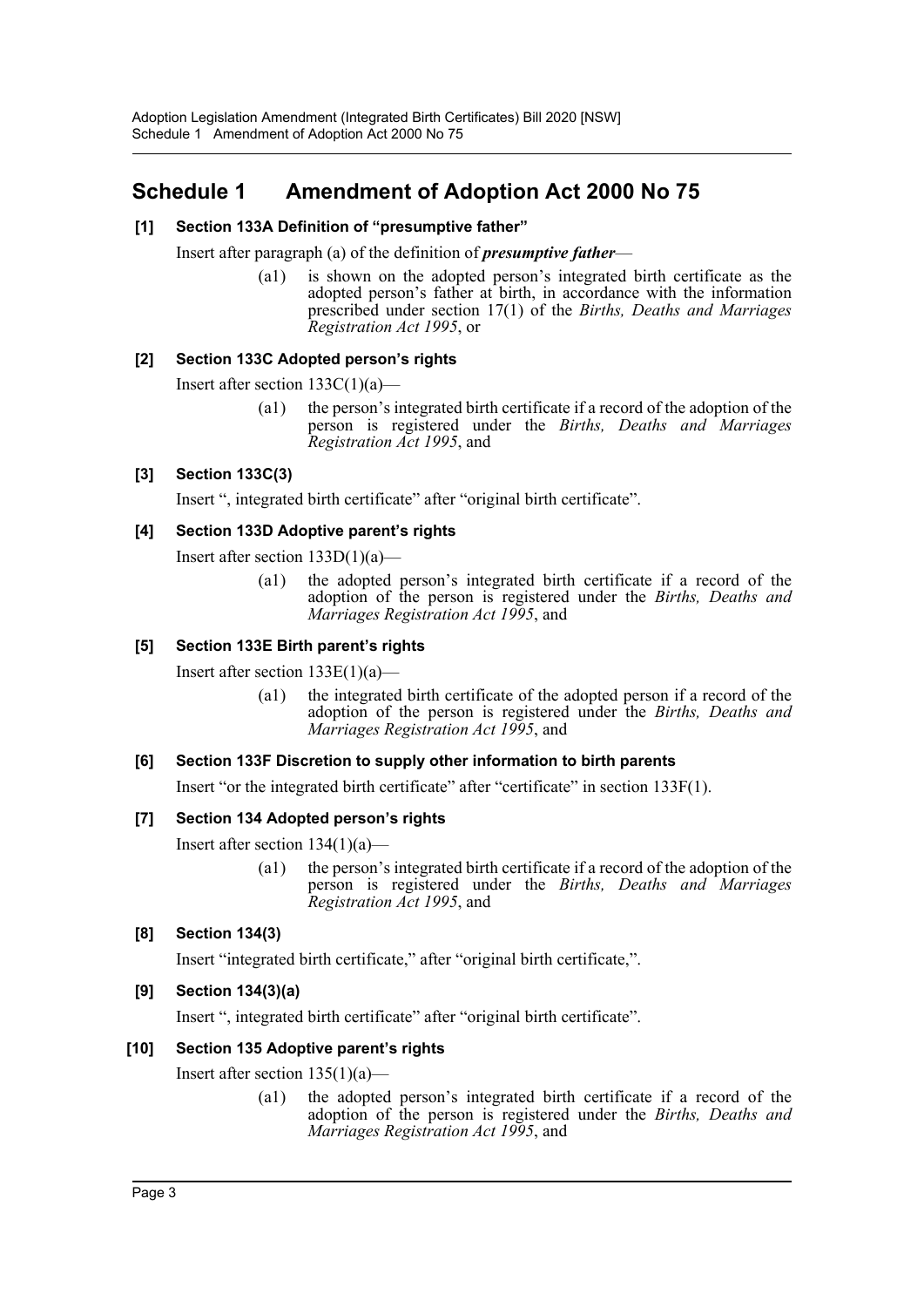# **[11] Section 135(3)**

Insert ", integrated birth certificate" after "original birth certificate".

# **[12] Section 136 Birth parent's rights**

Insert after section  $136(1)(a)$ —

(a1) the integrated birth certificate of the adopted person if a record of the adoption of the person is registered under the *Births, Deaths and Marriages Registration Act 1995*, and

## **[13] Section 136(4)**

Insert "or integrated birth certificate" after "certificate".

#### **[14] Section 137 Access to adoption information by relatives and others after death of adopted person or birth parent**

Omit "the original or amended birth certificate" from section  $137(1)(a)$ .

Insert instead "the original birth certificate, amended birth certificate or integrated birth certificate".

## **[15] Section 138 Application for supply of adoption information**

Insert after section 138(3)—

(3A) An application for the supply of an adopted person's integrated birth certificate under this Part is to be made in writing to the Registrar.

## **[16] Section 145 Definitions**

Insert ", integrated birth certificate" after "amended birth certificate" in paragraph (a) of the definition of *personal information*.

#### **[17] Section 159 When contact veto takes effect**

Omit section 159(2). Insert instead—

- (2) A contact veto takes effect on the earlier of—
	- (a) if details of the contact veto are endorsed on the authority to supply adoption information—when the details are endorsed on the authority, or
	- (b) if details of the contact veto are endorsed on the original birth certificate or amended birth certificate—when the details are endorsed on the certificate, or
	- (c) the expiration of the relevant period.

#### **[18] Section 164 Undertakings not to contact person who has lodged contact veto**

Omit "or amended birth certificate endorsed with a contact veto against contact by the applicant" from section 164(1).

Insert instead ", amended birth certificate or integrated birth certificate if there is a contact veto against contact by the applicant,".

#### **[19] Section 188 Veto on contact—offences**

Omit paragraph (a) of the definition of *information recipient* in section 188(4).

Insert instead—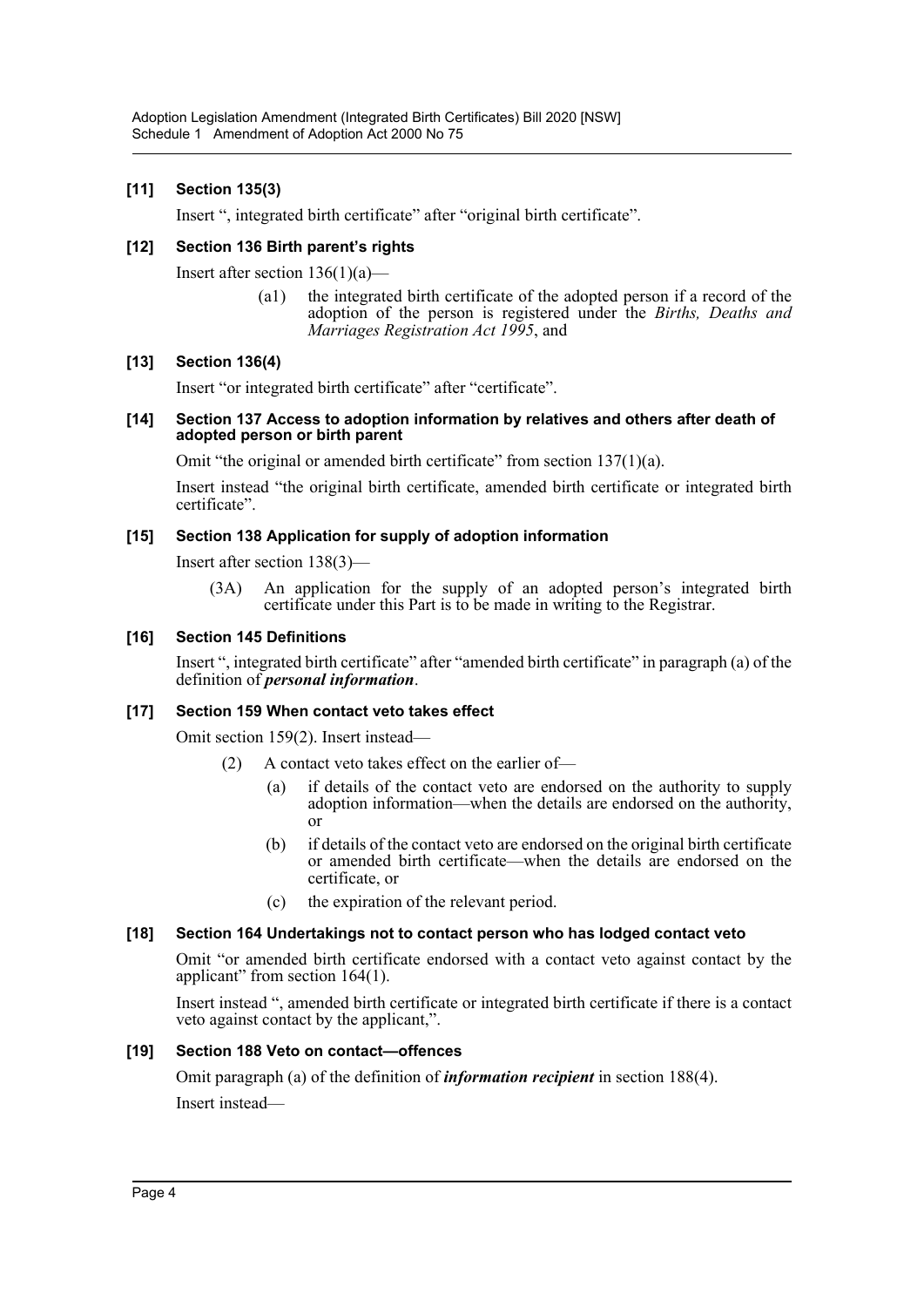(a) who has received an authority to supply adoption information, an original birth certificate, an amended birth certificate or an integrated birth certificate, if there is a contact veto against contact by the person that remains in force, or

#### **[20] Section 199 Entitlements of disabled persons**

Omit section 199(3)(a). Insert instead—

(a) refuse to supply any birth certificate to a person acting on behalf of a person with a disability, if there is a contact veto against contact by the person with the disability that remains in force, or

#### **[21] Dictionary**

Insert in alphabetical order—

*integrated birth certificate*, in relation to an adopted person, means a certificate certifying the following—

- (a) the particulars relating to the adoption of the person based on the registered record kept under the *Births, Deaths and Marriages Registration Act 1995*,
- (b) if the person's birth is registered under the *Births, Deaths and Marriages Registration Act 1995*—the particulars relating to the birth of the person registered under section 17 of that Act,
- (c) if the person's birth is not registered under the *Births, Deaths and Marriages Registration Act 1995*—the information, if any, recorded on the Register pursuant to section  $43(2)(b)$  of that Act that the Registrar considers appropriate for inclusion in the certificate in relation to the birth of the person.